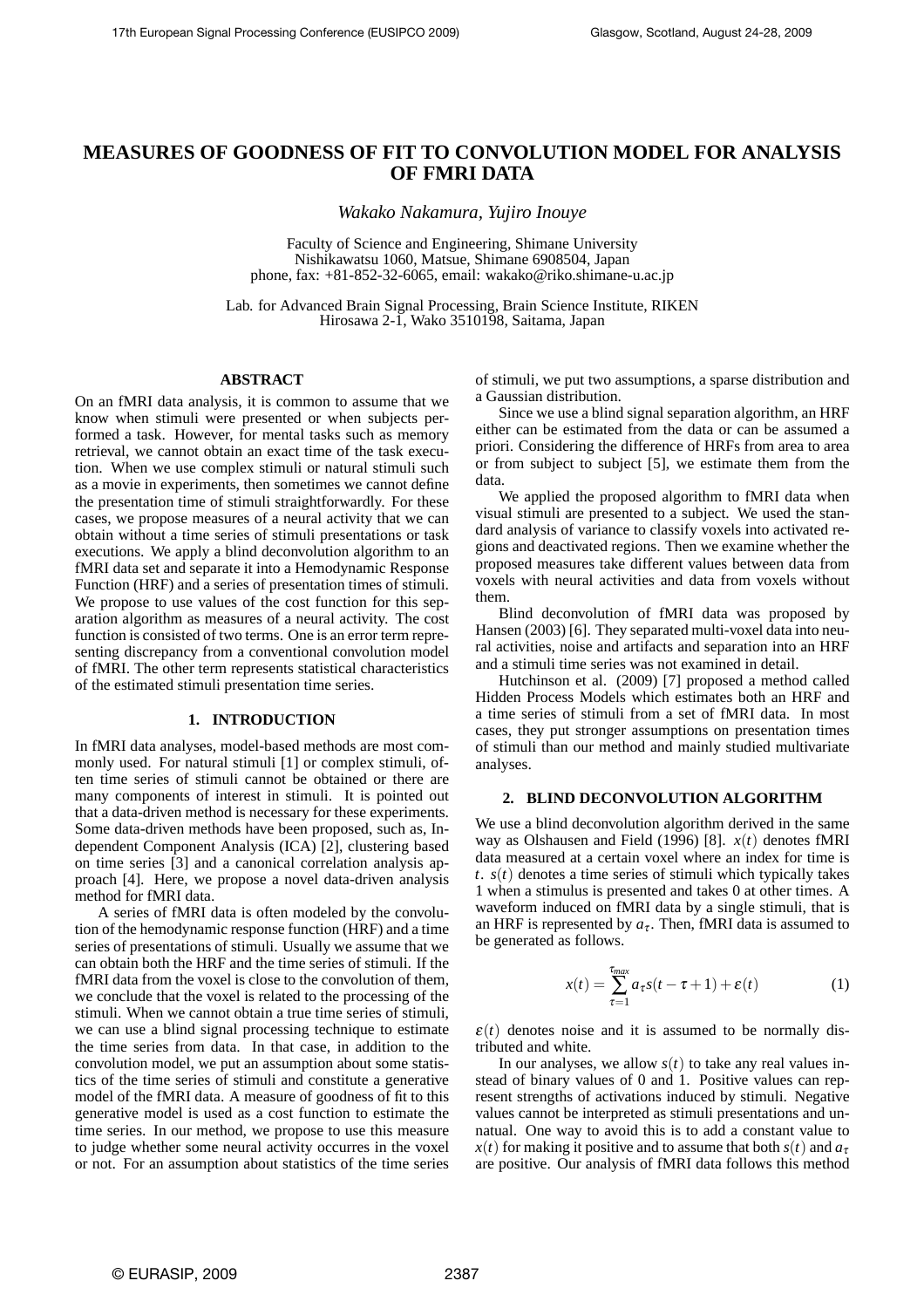partly. We make most parts of  $x(t)$  positive and allow  $s(t)$ and  $a<sub>\tau</sub>$  to take negative values. This can decrease effects of small outliers in  $x(t)$  compared with an analysis with perfectly positive *x*(*t*).

Here we consider only one waveform of HRF  $a<sub>\tau</sub>$  per a voxel. In this paper, we mainly describe voxelwise analysis methods. Therefore,  $s(t)$  can be defined voxelwise also. If one voxel is activated by only one kind of stimulus or task, eq. (1) can be interpreted simply. The time series  $s(t)$  can be a mixture of different kinds of stimuli or tasks. In this model, still,  $a<sub>\tau</sub>$  is assumed to be the same single waveform for the voxel. Differences in magnitudes, durations and time lags of the HRF can be modeled in  $s(t)$ . The additive noise on fMRI data is known not to be white and the whiteness assumption of the model is not accurate. However, the whiteness assumption appears in our proposed algorithm only as a minimum square error principle and it dose not force the residual noise to be white. Different HRF waveforms for different kinds of stimuli or an additive noise with a time correlation should be modeled in future studies. Here we study behaviors of the simplified model.

The distribution of  $s(t)$  was assumed to be sparse in Olshausen and Field (1996) [8]. Here we employ two assumptions, a sparse distribution and a normal distribution.

We assume eq. (1) and the presentation times of stimuli distribute sparsely or normally. We estimate  $a<sub>\tau</sub>$  and  $s(t)$ from the data by minimizing the following cost functions to retrieve the time series of stimuli.

$$
L_{s} = \sum_{t} (x(t) - \sum_{\tau} a_{\tau} s(t - \tau + 1))^{2} + \lambda_{s} \sum_{t} \log(1 + \beta s(t)^{2})
$$
\n(2)

$$
L_n = \sum_t (x(t) - \sum_{\tau} a_{\tau} s(t - \tau + 1))^2 + \lambda_n \sum_t s(t)^2
$$
 (3)

For *Ls*, the cost function can be interpreted as a likelihood given data  $x(t)$ . The probabilistic distribution of  $s(t)$  is a Cauchy distribution [8] which is a sparse distribution and the distribution of  $x(t) - \sum_{\tau} a_{\tau} s(t - \tau + 1)$  is a normal distribution. This is a kind of the maximum a posteriori estimation. For  $L_n$ , the distribution of  $s(t)$  is a normal distribution and other properties are the same as *Ls*.

First we determine initial values of  $a<sub>\tau</sub>$  and  $s(t)$  either randomly or based on a priori information of characteristics of these variables. The processes for updating  $a<sub>\tau</sub>$  and updating  $s(t)$  are iterated. When we estimate both  $a<sub>\tau</sub>$  and  $s(t)$ from data, we cannot determine magnitudes of these variables. Therefore, we assume that  $\sum_{\tau=1}^{\tau_{\text{max}}} a_{\tau}^2 = 1$ .

First, we fix  $s(t)$  to tentative values and update  $a_{\tau}$ . This process is common to  $L_s$  and  $L_n$ .  $a_{\tau}$  that minimizes the cost function *L<sub>s</sub>* or *L<sub>n</sub>* under the constraint  $\sum_{\tau=1}^{\tau_{\text{max}}} a_{\tau}^2 = 1$  can be obtained from the following equation obtained by using the Laglange multiplier method,

$$
\frac{\partial L}{\partial a_u} + 2\mu a_u = 2\sum_t (\sum_\tau a_\tau s(t-\tau+1) - x(t))s(t-u+1)
$$
  
+2\mu a\_u = 0, \t u = 1,2,... \tau\_{\text{max}} (4)

The equation can be written by using vectors and a matrix. Here,  $\mathbf{a} = (a_1, a_2, \dots, a_{\tau_{\text{max}}})^T$  and the *k*-th component of the  $\tau_{\text{max}}$  dimensional vector  $\boldsymbol{c}_{sx}$  is

$$
\{\boldsymbol{c}_{sx}\}_k = \sum_t x(t)s(t-k+1) \tag{5}
$$

and the *kl*-component of the  $\tau_{\text{max}}$ -by- $\tau_{\text{max}}$  matrix  $C_{ss}$  is

$$
\{C_{ss}\}_{kl} = \sum_{t} s(t - k + 1)s(t - l + 1). \tag{6}
$$

Then eq. (4) can be written as follows.

$$
\frac{\partial L}{\partial \mathbf{a}} + 2\mu \mathbf{a} = 2C_{ss}\mathbf{a} - 2\mathbf{c}_{sx} + 2\mu \mathbf{a} = 0
$$

Multiplying both sides by  $a^T$ , we obtain

$$
\mu = -\boldsymbol{a}^T C_{ss}\boldsymbol{a} + \boldsymbol{a}^T \boldsymbol{c}_{sx} \tag{7}
$$

The second derivative is also calculated to derive an update rule from the Newton method.

$$
\frac{\partial}{\partial a_v} \left( \frac{\partial L}{\partial a_u} + 2\mu a_u \right) = 2 \sum_t s(t - v + 1) s(t - u + 1) + 2\mu \delta_{uv}
$$
\n(8)

where  $\delta_{uv}$  is a Kronecker delta. It can be written as

$$
\frac{\partial}{\partial a}\left(\frac{\partial L}{\partial a} + 2\mu a\right) = 2C_{ss} + 2\mu I \tag{9}
$$

where *I* denotes an identity matrix.

Finally the update rule is derived as follows,

$$
\mathbf{a} \leftarrow \mathbf{a} - \left(\frac{\partial}{\partial \mathbf{a}}\left(\frac{\partial L}{\partial \mathbf{a}} + 2\mu \mathbf{a}\right)\right)^{-1}\left(\frac{\partial L}{\partial \mathbf{a}} + 2\mu \mathbf{a}\right)
$$
  
=  $(C_{ss} + (-\mathbf{a}^T C_{ss}\mathbf{a} + \mathbf{a}^T \mathbf{c}_{sx})I)^{-1}\mathbf{c}_{sx}$  (10)

$$
a \leftarrow \frac{a}{\|a\|} \tag{11}
$$

Next, for  $L_s$ , we fix  $a<sub>\tau</sub>$  and update  $s(t)$  to decrease L simply by the gradient method,

$$
s(t) \leftarrow s(t) - c\left(\frac{dL_s}{ds(t)}\right) \tag{12}
$$

$$
\frac{dL_s}{ds(t)} = 2\sum_u \left(\sum_\tau a_\tau s(t+u+1-\tau) - x(t+u)\right) a_u
$$

$$
+ \lambda_s \frac{2\beta s(t)}{1 + \beta s(t)^2} \tag{13}
$$

For  $L_n$ , we fix  $a_\tau$  and update  $s(t)$  by solving  $dL_n/ds(t) = 0$ where

$$
\frac{dL_n}{ds(t)} = 2\sum_{u} \left(\sum_{\tau} a_{\tau} s(t + u + 1 - \tau) - x(t + u)\right) a_u + \lambda_n 2s(t)
$$
\n(14)

We iterate a step to update  $a<sub>\tau</sub>$  with fixed  $s(t)$  and a step to update  $s(t)$  with fixed  $a<sub>\tau</sub>$  until changes of values by update processes are small enough. In this way, we estimate  $a<sub>\tau</sub>$  and  $s(t)$  that minimizes  $L_s$  or  $L_n$ .

#### **3. ANALYSES OF FMRI DATA**

We used data from Hasson et al. (2001) [9]. The data set is obtained through the fMRI data center(www.fmridc.org). The accession # is 2-2001-111P8. The original paper is on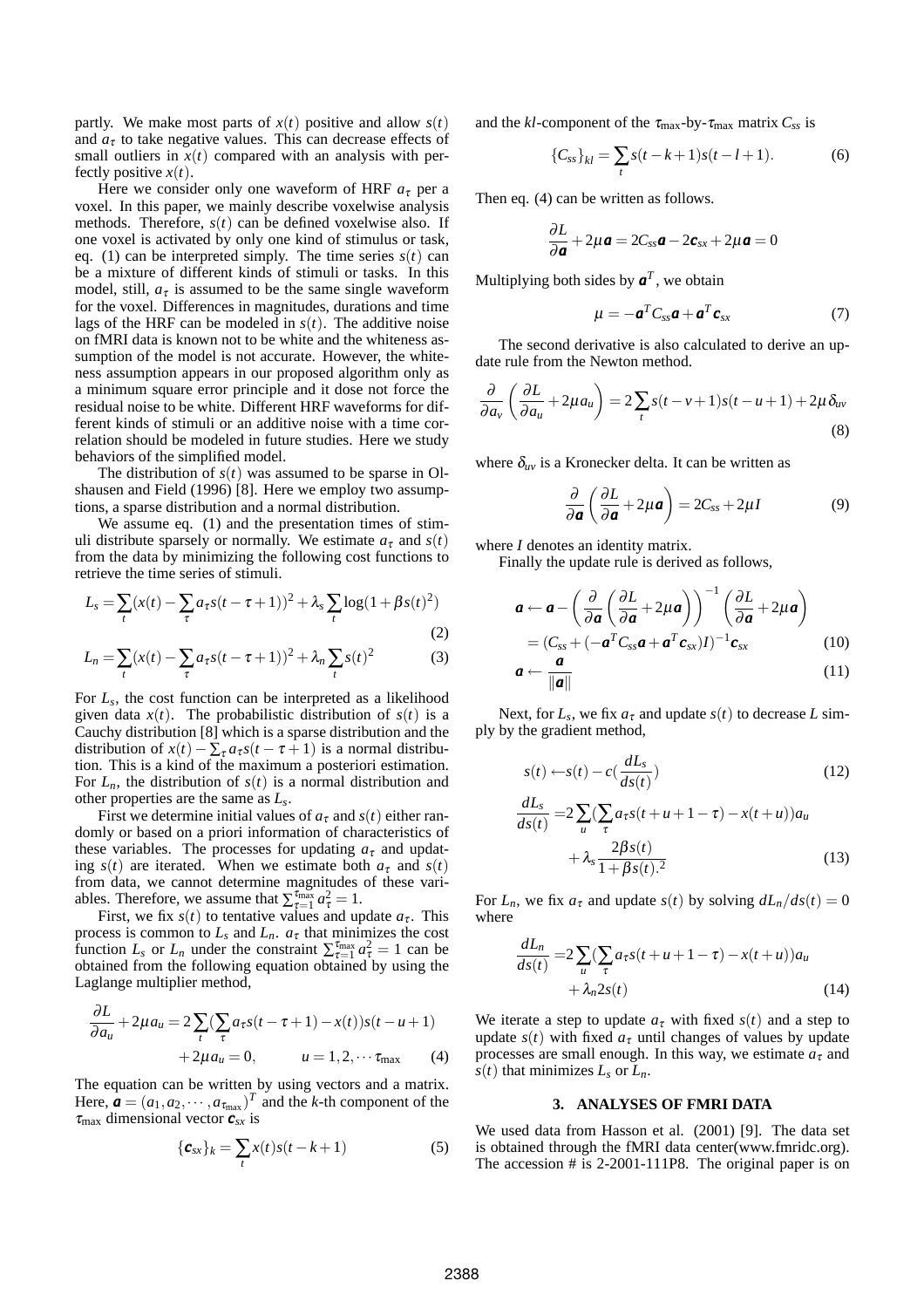processes of local features of objects in vision. Though they showed various kinds of pictures to subjects, here we analyze the data focusing only on whether a subject was seeing an object or a blank screen. We used a data set from a single subject in which activated regions for visual objects compared to a blank screen are clearly identified. TR was 3 sec. In the most part of the experimental period, a pair of a presentation of an object for 9 sec (3 scans) and a presentation of a blank screen for 6 sec (2scans) was repeated. A total of 167 scans was obtained and the first presentation of an object started at the 5-th scan.

The data is analyzed by a standard method using the analysis of variance and the regions activated by presentations of objects were identified. For this analysis and necessary preprocessing for it, we used the SPM software, which can be downloaded from http://www.fil.ion.ucl.ac.uk/spm/ . We chose twenty voxels randomly from activated and deactivated regions and applied the proposed blind deconvolution algorithm with a sparse or a normal prior to the data. A voxel is classified as activated where *t* value is more than 7.00. It corresponds to uncorrected *p*-value less than  $3.45 \times 10^{-11}$ . A voxel is classified as deactivated where *t* value is less than 3.00 which corresponds to uncorrected *p*-value more than  $1.57 \times 10^{-3}$ .

Before applying the algorithm, we low-pass filtered the data at 0.0167 Hz to remove slow drifting components. Then we normalized each data so that their mean values are 1.3 and their variances are one. With this mean value, about 90% of values in a series are nonnegative. The proposed deconvolution algorithm does not assume explicitly that  $s(t)$  is nonnegative. However, it is natural to assume that time series of stimuli take positive values and that HRFs were added to form fMRI data. This is the reason for the positive mean value.

Initial values of  $a<sub>\tau</sub>$  are decided from a common shape of an HRF[10].

$$
a_{\tau} = k(\tau - 1)^{8.60} e^{-\frac{\tau - 1}{0.547}} \tag{15}
$$

Initial values of *s*(*t*) are decided to minimize  $\sum_{\tau} a_{\tau} s(t - \tau +$ 1) − *x*(*t*)|| with the initial values of  $a_{\tau}$ . We fixed  $\tau_{\text{max}} = 5$ , thus  $s(t)$  is defined for  $t = 1, 2, \dots, 163$ . We fixed  $\lambda =$  $0.002 \times 163$  and  $\beta = 25$ .

First, we show examples of the original fMRI data after we apply a high-pass filter to them and normalize their means and variances. A signal from an activated region is shown in Figure 1 (a). It reflects a period of 5 scans of the experimental design, that is, a presentation of an object for 3 scans and a break for 2 scans. A signal from a deactivated voxel is shown in Figure 1 (b). It does not have this property.

We show values of the cost function  $L_s$  and  $L_n$  after the convergence of  $a_{\tau}$  and  $s(t)$ . In Figure 2 (a), a value of the cost function  $L<sub>s</sub>$  for time series from each voxel is shown by a circle and their mean value is shown by a cross. The left side of Figure 2 (a) shows values for the data from an activated region and the right side shows those for the data from a deactivated region. We found a clear difference between these two groups. Values of the cost function for data from activated regions are mostly lower than those for data from a deactivated region. Since these values can be calculated without a true time series of stimuli, the cost function could be an index of the existence of some neural activity. Values of the first term of *L*,  $L_1 = ||\sum_{\tau} a_{\tau} s(t - \tau + 1) - s(t)||^2$  and



Figure 1: Original fMRI data after preprocessing. (a) A signal from a region activated by presentations of objects. (b) A signal from a deactivated region

the second term of *L*,  $L_2 = \lambda_s \sum_t \log(1 + \beta s(t)^2)$  are shown in Figures 2 (b) and (c) in a similar way. In both indices, the difference between activated regions and deactivated regions is not as clear as in *Ls*. Note that we normalized the means and the variances of  $x(t)$  and the norm of  $a<sub>\tau</sub>$  so that we could compare the values of the cost function between different data.



Figure 2: (a) Values of the cost function *Ls* after convergence. A value for time series from each voxel is represented by a circle and their mean value is represented by a cross. visual: values by data from an activated region. control: values by data from a deactivated region. (b) Values of the first term of cost function, *L*1. Other conventions are the same as in (a). (c) Values of the second term of cost function, *L*2. Other conventions are the same as in (a).

In Figure 3 (a), a value of the cost function  $L_n$  for time series from each voxel is shown by a circle and their mean value is shown by a cross. The left side of Figure 3 (a) shows values for data from an activated region and the right side shows those for data from a deactivated region. Values of  $L_n$  also showed difference between activated voxels and deactivated voxels. However, the difference is less clear than that of  $L_s$ . Values of the first term of  $L_n$ ,  $L_1 = ||\sum_{\tau} a_{\tau} s(t - \tau + 1) - s(t)||^2$  and the second term of *L*,  $L_2 = \lambda_n \sum_t s(t)^2$  are shown in Figures 3 (b) and (c) in a similar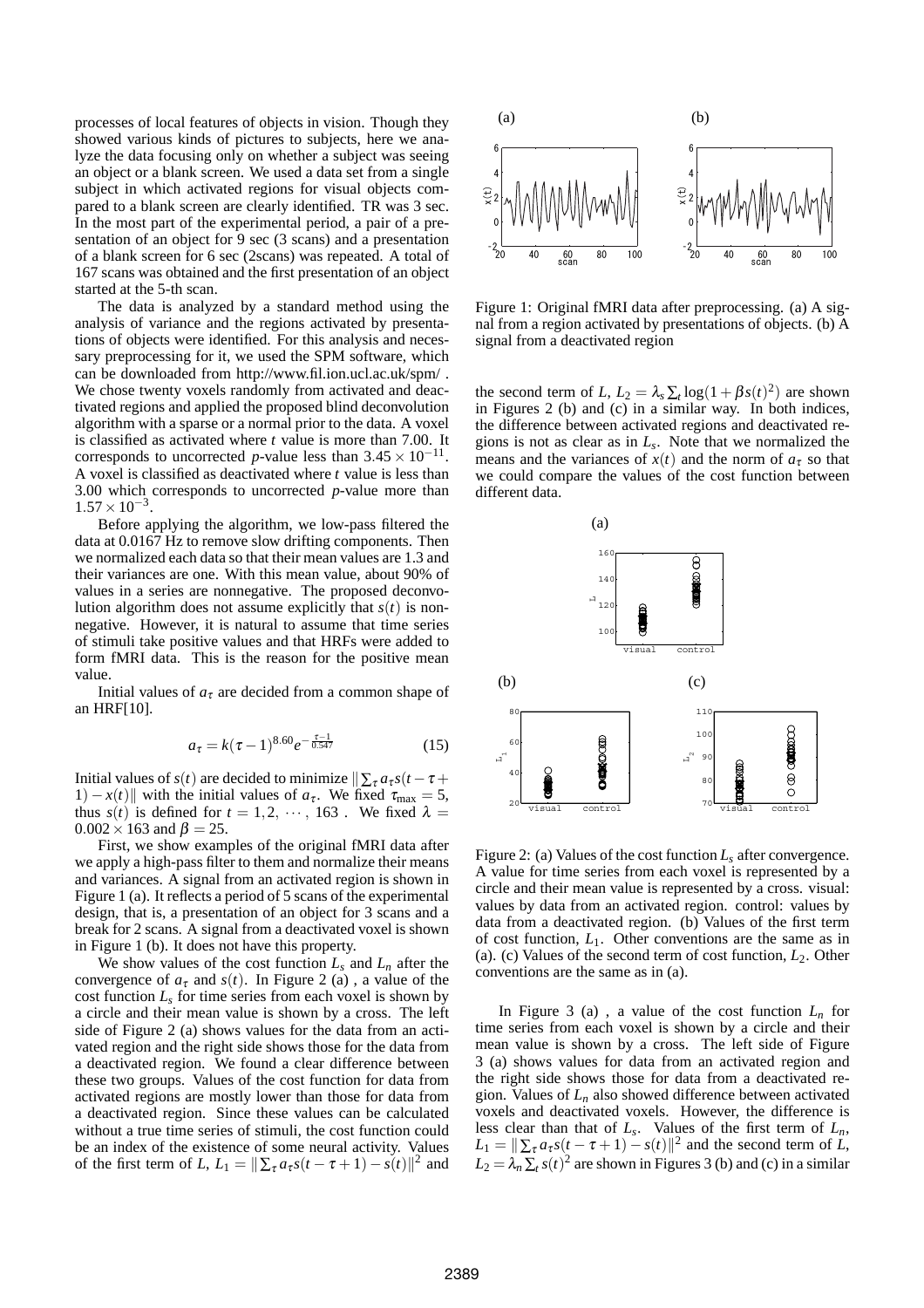way. For  $L_n$ , the values of the first term tend to be lower for data from activated regions. The values of the second term tend to be lower for data from deactivated regions. In both cases, the differences are not as clear as *Ls*.



Figure 3: (a) Values of the cost function  $L_n$  after convergence. A value for time series from each voxel is represented by a circle and their mean value is represented by a cross. visual: values by data from an activated region. control: values by data from a deactivated region. (b) Values of the first term of cost function, *L*1. Other conventions are the same as in (a). (c) Values of the second term of cost function, *L*2. Other conventions are the same as in (a).

We examine how  $x(t)$  is deconvolved into  $s(t)$  and  $a<sub>\tau</sub>$  in detail especially for the sparse prior case. Examples of estimated  $s(t)$  by minimizing  $L_s$  are shown in Figure 4. The time series shown in Figures 4 (a) and (b) are estimated from the fMRI data shown in Figures 1 (a) and (b), respectively. That is, Figure 4 (a) shows  $s(t)$  from an activated voxel and Figure 4 (b) shows *s*(*t*) from a deactivated voxel. In *s*(*t*) estimated from the data from an activated voxel, there are large peaks mostly every 5 scans and the time series is similar to a true time series of stimuli. The time series  $s(t)$  estimated from the data from a deactivated voxel is also peaky, however, we can not find a periodic structure.



Figure 4: Estimated  $s(t)$  by the proposed sparse blind deconvolution. (a)  $s(t)$  estimated from  $x(t)$  shown in Figure 1 (a). (b)  $s(t)$  estimated from  $x(t)$  shown in Figure 1 (b)

We can use the obtained time series  $s(t)$  to estimate a time

series of presentations of stimuli. However, in this data, the accuracy of estimation of stimuli time series from *s*(*t*) was not very different from estimation results of *x*(*t*).

We examined how much negative values exist in  $s(t)$ . After normalizing the variance of  $s(t)$  to one, we counted times when  $s(t) < -0.1$ , that is, when it takes a significant negative value. In a sparse prior case, 1.7 % of  $s(t)$  from activated voxels and 3.6 % of  $s(t)$  from deactivated voxels take values less than  $-0.1$ . In a Gaussian prior case, 13 % of  $s(t)$  from activated voxels and 11 % of  $s(t)$  from deactivated voxels take values less than -0.1. In any case, the rate is small and we anticipate that a nonnegative constraint to  $s(t)$  would not affect estimation results strongly.

The estimated HRFs by minimizing *Ls* are shown in Figures 5 (a) and (b). They are estimated from  $x(t)$  shown in Figures 1 (a) and (b) respectively. The HRFs estimated from  $x(t)$  obtained from activated regions tend to have wider peak with non-zero  $a_0$  or  $a_5$ . Some HRFs estimated from  $x(t)$  obtained from deactivated regions showed large decrease after taking the maximum value at  $\tau = 3$ . However, for both sets of data, the obtained HRFs have certain variety. Detailed analysis is left for a future study. We also learned  $a<sub>\tau</sub>$  with random initial values and confirmed that with data from activated voxels, in many cases, they converged to unimodal shapes similar to Figure 5 (a).



Figure 5: HRFs estimated from fMRI data by using the proposed sparse blind devonvolution. (a)  $a<sub>\tau</sub>$  estimated from data shown in Figure 1 (a). (b)  $a<sub>\tau</sub>$  estimated from data in Figure 1 (b).

#### **4. DISCUSSION**

We assumed a generative model of fMRI data which is a convolution of an HRF and a time series of stimuli. In addition, we assume that the values of time series of stimuli  $s(t)$  distribute sparsely or normally. We constitute cost functions to estimate  $a_{\tau}$  and  $s(t)$  from fMRI data based on the model and the assumptions. Values of the cost functions are different between data from activated regions and those from deactivated regions. The cost function *Ls* with a sparse prior of  $s(t)$  showed clearer difference. This means that data from activated regions are more compatible to the generative model defined by eq. (1) and the sparsity of  $s(t)$ . The value of the cost function can be calculated without a true time series of stimuli. Therefore, it could be used to detect activated brain regions when we could not obtain an exact time series of stimuli, for example, with natural stimuli or complex stimuli.

By using the proposed algorithm, we could estimate a time series of stimuli from results of deconvolution *s*(*t*).